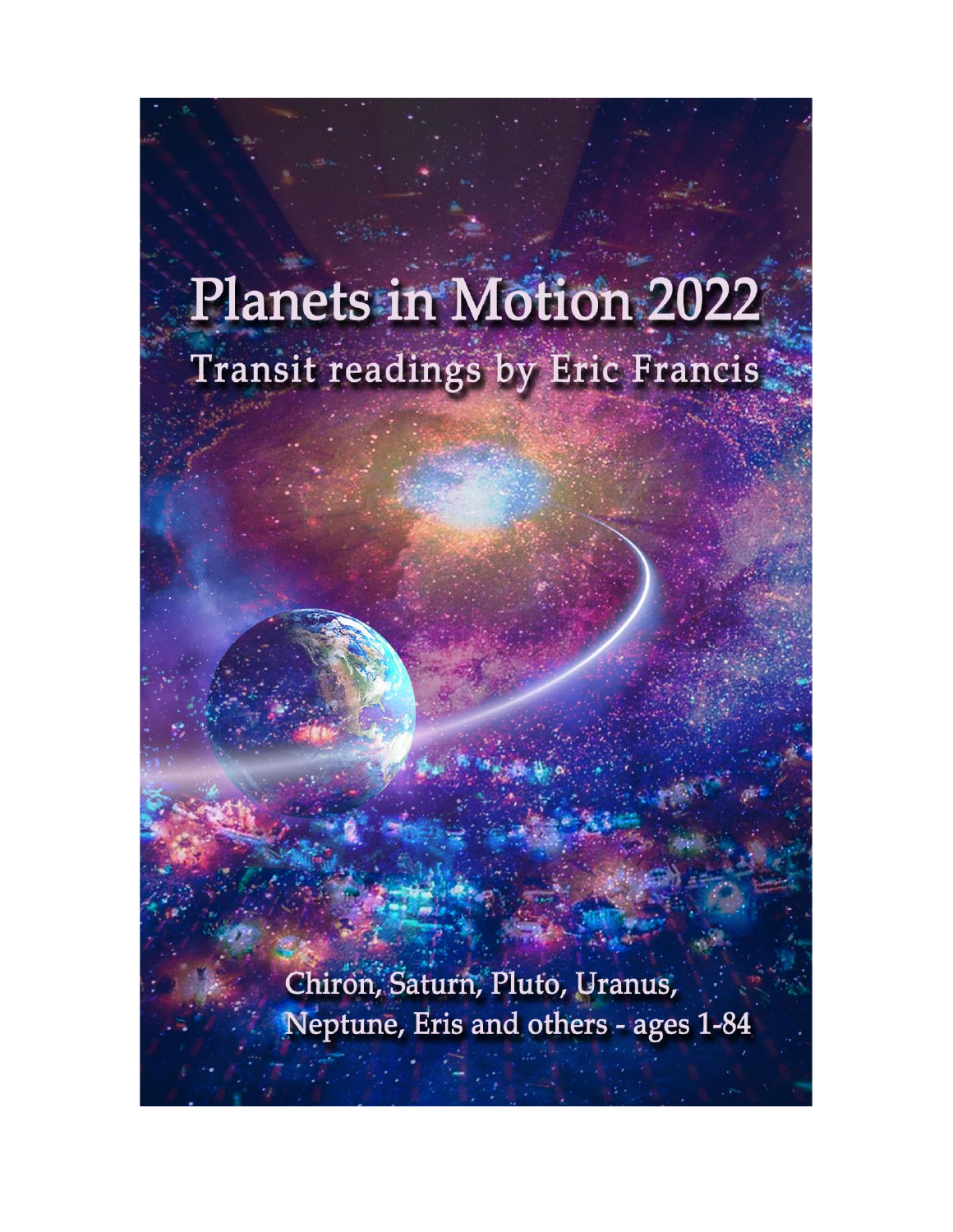This page intentionally left blank for book pagination purposes. Please print this e-book and scribble notes, plot a novel, design a bridge or write down something you will want to remember. Use this whole e-book that way. Write in the margins, underline it, three-hole punch it and put it in your personal astrology notebook and make it your own.

This book covers about 24 transits for those ages 1 through 84. It covers **all of the Key Life Transits** as defined by Barbara Hand Clow, and many, many others.

This PDF is a sample of a few of them.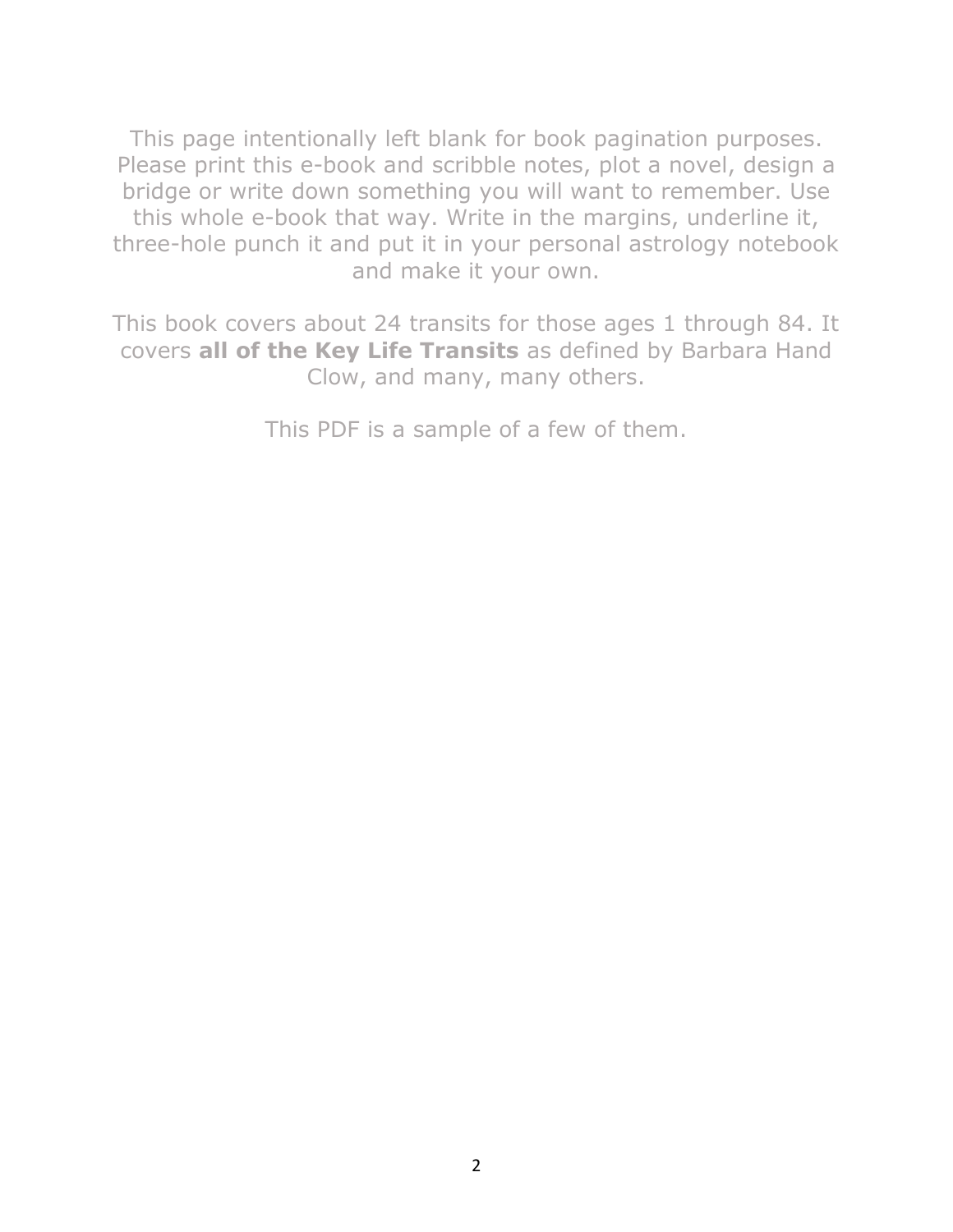### **Saturn opposition** — born approximately 2006

Saturn opposing its natal position, lasting a year or so, is the transition of a person from child to young adult. This transit happens to everyone around age 14, give or take a bit. It is in a sense the end of adolescence, which is a social construct of the modern era. In earlier times, there was no adolescent crisis; young people were expected to work. They had focus and purpose and were compelled to grow up fast.

Saturn opposition can be a withdrawn time in the lives of some teenagers, though others can suddenly find their confidence and come out of their shell. This transit is happening to young people who have Saturn in Leo. This placement is a classic one for being mature beyond one's years, and at the same time, sacrificing elements of youth as a result. Saturn in Leo is also proud and firmly individualistic.

Opposed by Saturn in Aquarius, they may encounter the fact of how many other people are involved in their lives and in their affairs. There may be a theme of learning to serve, or to share.

Encouraging maturity is essential during any Saturn transit, but so to is honoring what it means to be young, flexible and take a creative approach to life — especially in one's early teens. Parents can be a positive influence on both. One of the effects of the digital environment is to make people become set in their ways, which is not usually a helpful attribute for young people to possess.

In any event, at this time there is almost always a push to distinguish oneself from one's parents, and parents would be wise to respond appropriately and give their teenagers a little space to be and breathe.

Offer your support; do not stalk them on social media or follow them around with a drone you got at Walmart. Recognize that this is a time of increasing sexual awareness and, just like you wanted your parents to leave you alone, they want you to back off and let them experiment. Be grateful if they are doing so.

Saturn transits of any shade are almost always important times for vocational developments. This is a time when teens are naturally thinking about what they want to do with their lives, or preferably, experimenting with it directly. Encourage whatever interests they demonstrate at this time.

Many parents make the mistake of thinking something that their kid is into is "not going to make a good job," such as playing the bass guitar or taking care of dogs. However, these are the kinds of things that successful vocations are built of. Interest in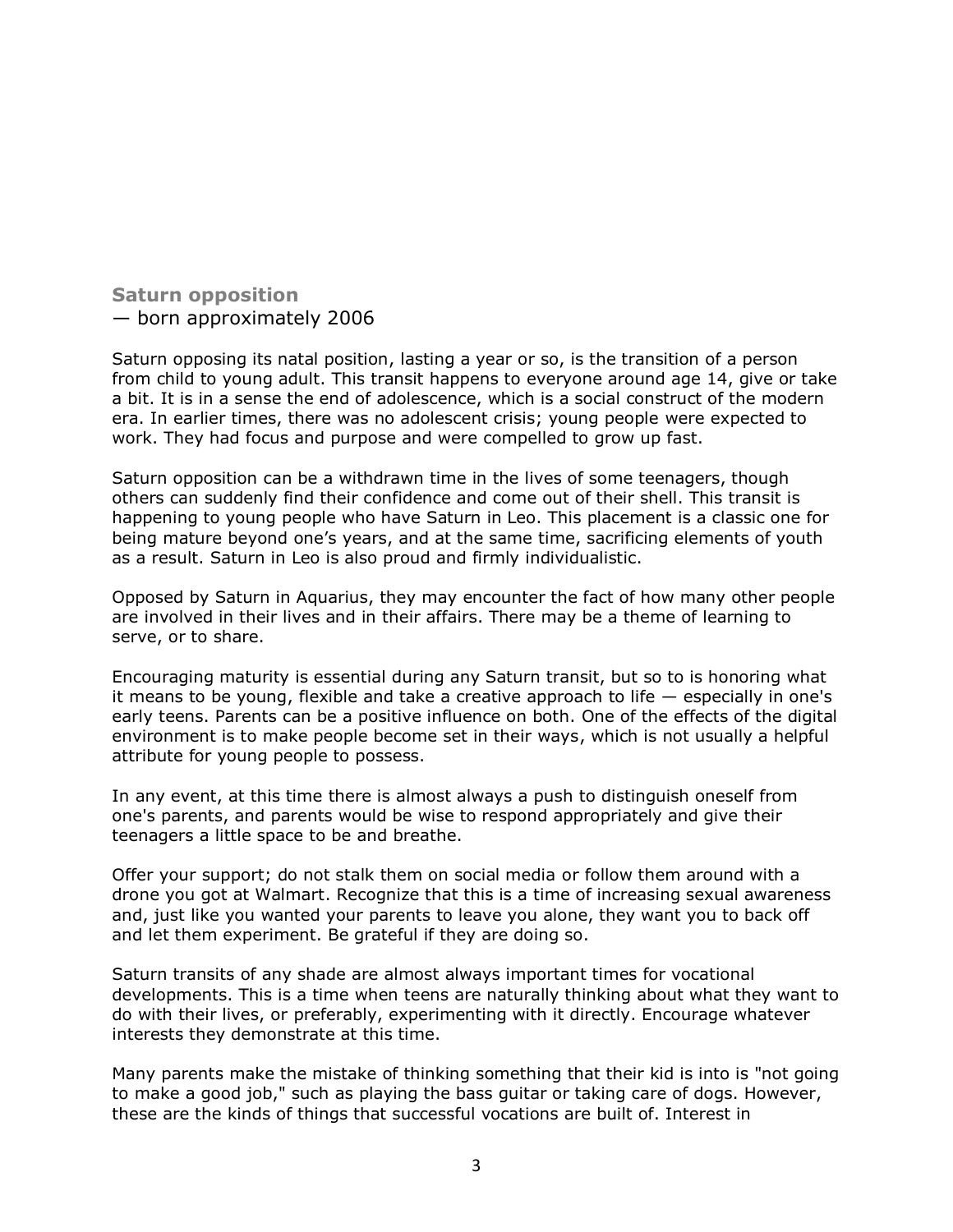technology counts; try to guide it from passive to active (for example from gaming to designing a game, or building hardware). It is not about the interest per se as much as it is in having one that counts the most.



# **Historical Note: Grand Cross and Total Solar Eclipse of Aug, 11, 1999, Featuring the Cassini Space Probe**

On Wednesday, Aug. 11, 1999, a **[total solar eclipse in Leo](https://www.planetwaves.net/thinking.html)** was one of the events that marked the turning of the millennium. Part of a rare grand cross aspect in the fixed signs, included in the pattern was Saturn in Taurus, Mars in Scorpio and Uranus in Aquarius. The North Node was in Leo and the South Node in Aquarius.

Jupiter in Taurus was close by, ahead of the **[Jupiter-Saturn conjunction](https://www.planetwaves.net/river.html)** of May 28, 2000.

The eclipse occurred within hours of the exact opposition of Mars and Saturn. The pattern also included a close T-square between Jupiter in Taurus, Mercury in Leo and Neptune in Aquarius.

You might ask what would happen on such a day. The answer is that the **[Cassini Space Probe](https://nssdc.gsfc.nasa.gov/nmc/spacecraft/display.action?id=1997-061A)** flew past the Earth as part of what is called a "slingshot" maneuver to propel it on its way to Jupiter, where flight controllers would perform another slingshot and propel it to its destination, Saturn. A slingshot maneuver is when a spacecraft is skimmed over the gravity field of another planet, allowing it to pick up some of the larger body's momentum and increase its velocity without the use of additional fuel.

The problem: the craft was loaded with 72 pounds of weapons-grade [plutonium-238,](https://www.wired.com/2013/09/plutonium-238-problem/) part of a radioisotope thermal generator (RTG) that would power the craft for the duration of its 13-year mission on Saturn. Essentially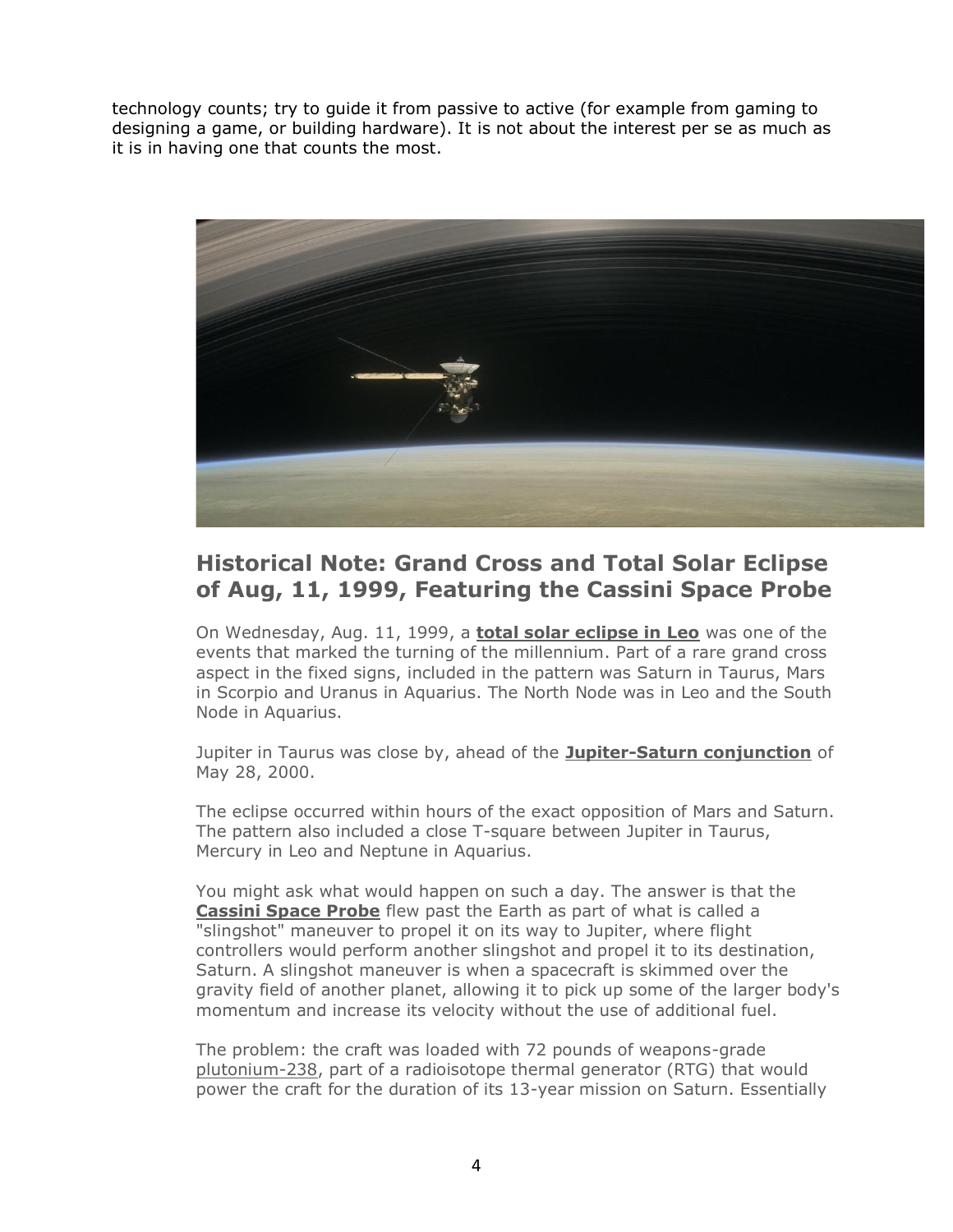a nuclear battery, NASA claimed that solar panels would not be enough to power the spacecraft and all of its instruments and experiments.

It was scheduled to fly over the Earth at a distance of just 450 miles, traveling at 42,300 miles per hour. If the craft re-entered the Earth's atmosphere, the plutonium would burn up and eventually contaminate the globe. To go with this was a prediction by French astrologer and physician Michele de Nostredame (Nostradamus, 1503-1566):

#### *The year one thousand nine ninety-nine seven month From the sky shall come a great King of terror…*

(Continued in book.)

**\_\_\_\_\_\_\_\_**

**Uranus in the Grand Cross Pattern** — born 1999

In mid-1999 there was a grand cross pattern consisting of Mars, Saturn, Uranus and a total eclipse of the Sun (see article above). Sometimes called a grand square, it's the alignment of four planets all at approximately right angles. This unusual alignment took place in the mid-fixed signs (Taurus, Leo, Scorpio and Aquarius). Now Uranus is passing through this pattern, creating a diversity of transiting aspects. These include transiting Uranus square natal Uranus, as well as transiting Uranus conjunct natal Saturn.

This is a loud, bold wakeup call, an invitation to have something relevant and exciting to live for. It is an invitation to go beyond the influences of your family, against which you have always rebelled; but now you must be a rebel with a cause, with a clue, and with a vision (thankfully bestowed or shown in potential by your Sagittarius planets).

This compound transit involves both Saturn and Uranus, so there is the part about bringing together innovation, inventiveness and rebellion (Uranus factors), with discipline, focus, structure and accountability (Saturn) — the story of the world, when it works. Just about everything worthwhile that happens utilizes this combination of factors, and we know how rarely that comes to pass.

Uranus moving through this pattern is an invitation to call yourself to attention and get busy. Events at this time will help provoke you out of your known and established life patterns, as well as tuning into what you find exciting and motivating. Young people at this time can be set in their ways due to digital influences, and that same factor can influence them to have a narrow worldview. Open up and see the possibilities. Dare to take some of the adventures you're being invited to experience.

This is not the time for same-old, same-old, or hanging around and wondering what to do. Rise up above the hapless Millennial slumber and shake yourself into consciousness. Pursue what interests you until something truly interesting takes hold and grabs you and your life path. If you want to "have an impact," that is the place to start. You must be fully engaged in what you do, to do it well.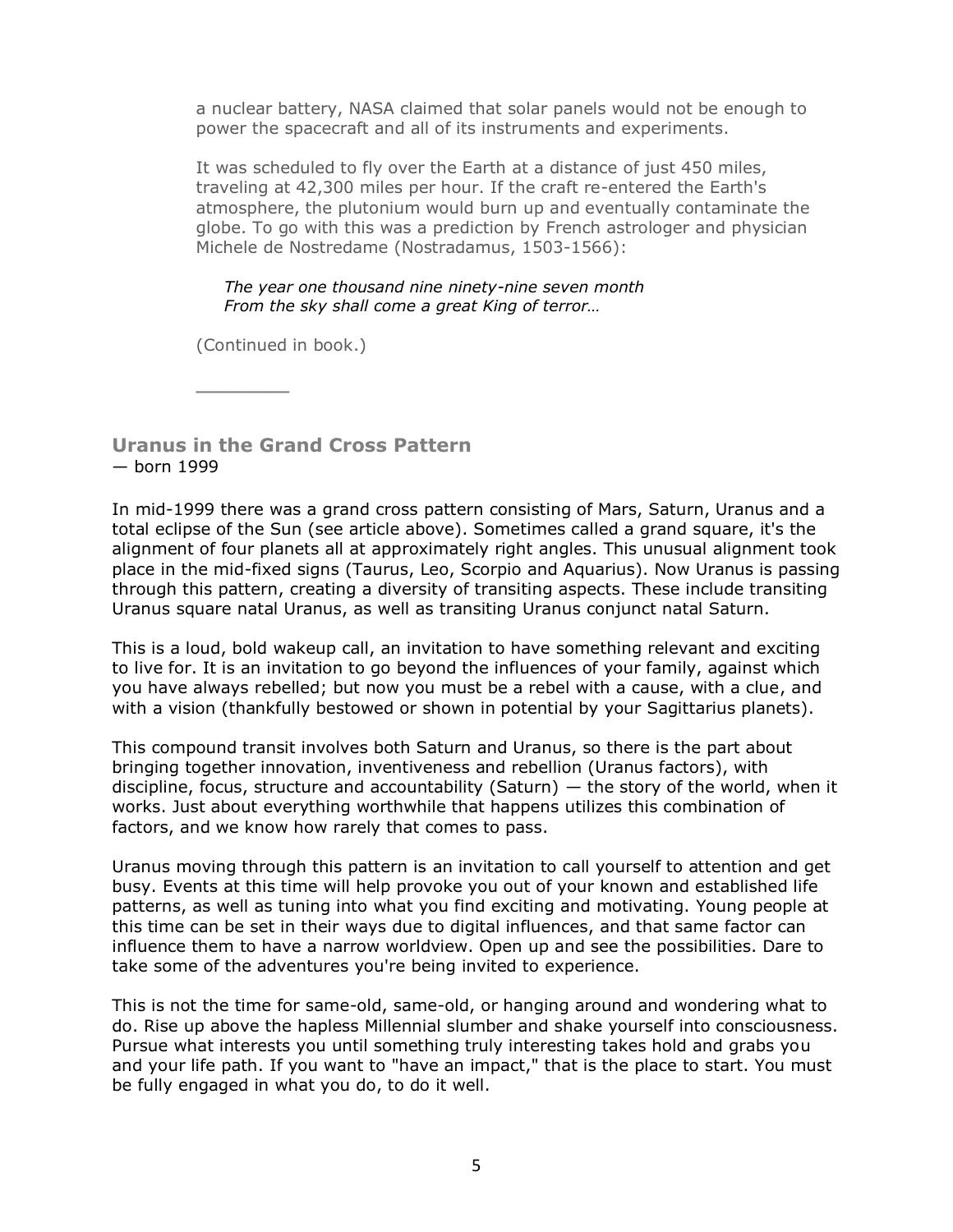## **Neptune square Neptune** — born approximately 1981

#### *Read a comprehensive [article about Neptune here](https://planetwaves.net/ps-neptune-in-pisces-parallel-worlds/)*.

The theme of this transit is learning how to be honest with yourself. This is a classic midlife transit that many people struggle with. The reason is that our culture is based in mendacity and not in truth. Lying is convenient. Denial is convenient.

Those having this transit now are born with Neptune in late Sagittarius, one of its most idealistic and  $-$  seemingly  $-$  spiritual placements. Spirituality is a fantastic ruse for self-deception, and now is the time when this must end and a more deeply rooted personal connection to God, spirit or source takes its place.

Certainly the potential is there. Neptune in Sagittarius could have an easy and natural connection to what is beyond this world. Yet this could also be a fantasy; it could be delusional; and even if the perceptions coming through are 'true' in some objective sense, next comes the exercise of using them well.

Neptune is about liminality: that is, the hazy zone where "conscious" meets "unconscious." It is also about water; this transit is a bath. Is it warm, or is it cold? This is an important midlife transit, with the theme of becoming honest with oneself. That means coming out of denial, which does not necessarily occur as a conscious choice.

Rather, the crisis that this transit provokes demands that one confront the reality of their existence. I have seen many people reckon with the lies they have believed, have been told, have told, and have told themselves: this is what comes up for reckoning at the time of the Neptune square. What one does with the opportunity is another story.

## **Chiron conjunct the Saturn-Eris Conjunction** — born approximately 1967-1968

This is a transit that happens to very few people, all of them born in a narrow time range in the late 1960s. However, many people experience Chiron conjunct Saturn or vice versa. This is an important combination because of Chiron's connection to Saturn: all centaurs are orbit-crossers, and Chiron orbits inside of Saturn's path for a while during each 50-year cycle.

Saturn conjunct Eris was a peak '60s-era aspect that lasted between summer 1967 and spring 1968. The triple conjunction of Mars, Saturn and Eris on March 2, 1968 presaged the loss of the Rev. Dr. Martin Luther King and Robert F. Kennedy in the coming weeks and months. This aspect represents the turning point when the peace and love '60s (symbolized by *Sgt. Pepper's Lonely Hearts Club Band*) morphed into **[Revolution 9](https://www.youtube.com/watch?v=SNdcFPjGsm8)**.)

In this aspect, Saturn seems to be keeping a lid on the aggression, grief and violence of Eris. It is also holding down the progress that Eris represents, which is about independence.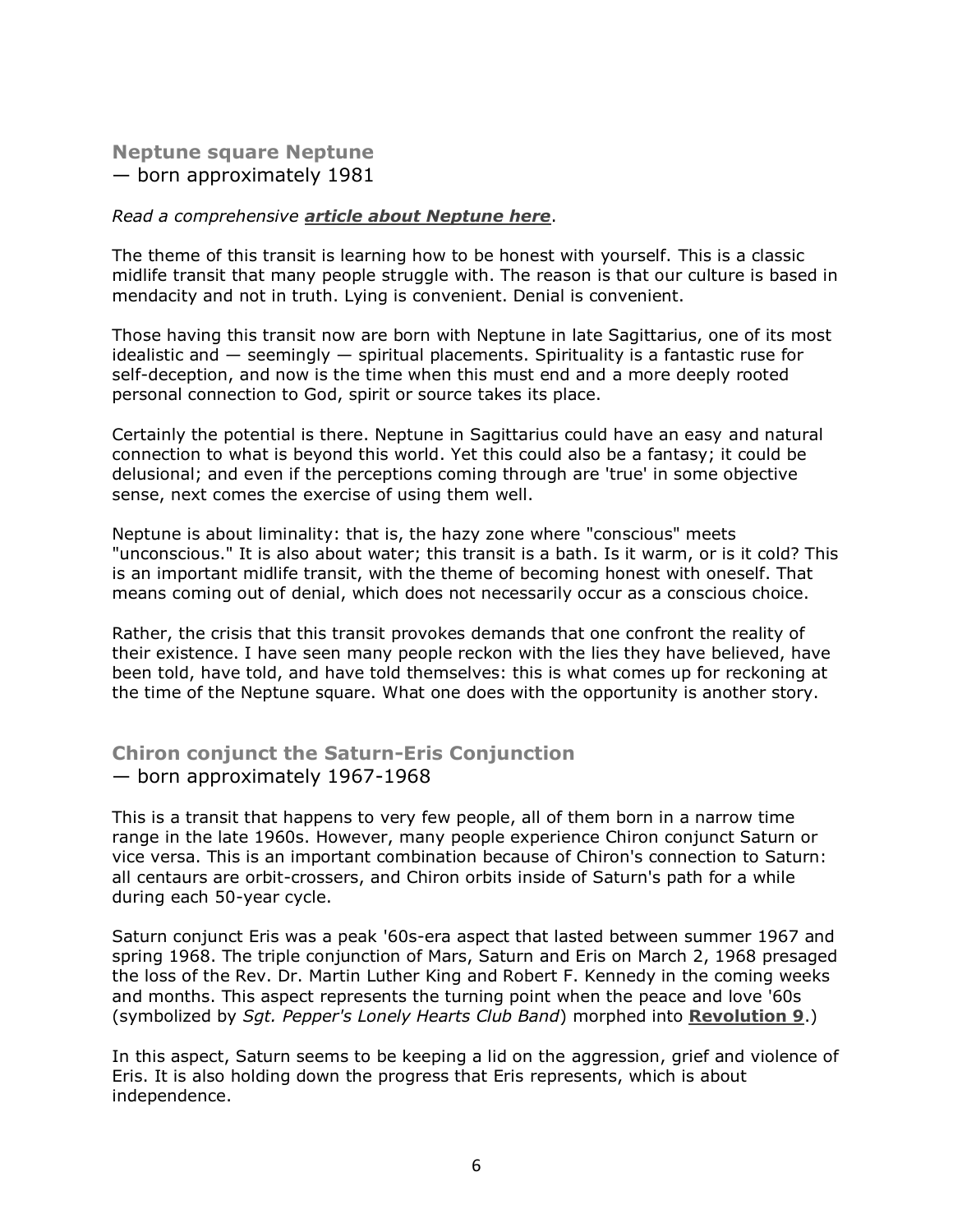Chiron is now here half a century later to let off some of that pressure. Remember that this is not merely personal or private material involved when an aspect is so closely related to collective events. We are talking about society's karma, a topic in which few have interest in understanding. However, if you are having this transit now, that means it's time to go deeper into what is in truth collective property and not merely your own.

# **Historical Note**: **Uranus Conjunct Pluto in Virgo**

In 1965 and 1966, Uranus formed a conjunction to Pluto in Virgo. While the exact conjunction lasted just nine months, the effects spread out for many years. Birth charts as early as 1962 and as late as 1968 have the full effects of this conjunction, which induced nothing less than a revolution in all of the arts and sciences, music, literature, aviation, education, computing technology, philosophy, social movements, and more.

In many ways, we carry the mark of this era into every facet of our daily lives, in ways that are both obvious and subtle. However, under the full strength of the aspect, its era was characterized by playwright and theatrical director Andre Gregory as "the last burst of the human being before he was extinguished" and replaced by "all these robots walking around, feeling nothing, thinking nothing."

(Continued in book.)

## **Pluto opposite Uranus and square Neptune** — born approximately 1954-1957

There are a diversity of transits happening to charts in this range. At the moment Neptune is particularly strong, though there are a few others I will mention. Aspects involving multiple outer planets, with Neptune among them, almost always carry the theme of true versus false spirituality; of coming out of denial; and more than anything else, of engaging your creativity.

Between 1954 and 1956, Uranus and Neptune were in a long square aspect (90 degrees apart), from Cancer to Libra. In early 1954, Chiron in Capricorn entered the aspect pattern for a while. For the first three years of my career, I made a living reading Uranian opposition and Chiron square Chiron charts for this sub-generation hundreds of them. People born in the 1950s are more interested in astrology than any other generation I've encountered. They have plenty of aspects to inspire that interest.

This was an extraordinarily powerful historical setup in its day, both socially and personally, representing the peak of the Civil Rights era (normally thought of as happening in the 1960s, the actual civil rights movement was first peaking in the mid-1950s). The world changed, seemingly irrevocably and to the dismay of many. It was a time of surrendering old values in a very short time. The painful Jim Crow era of segregation was coming to an end, or society was at least trying. Many of these gains are being reversed today as we enter a new phase of segregation.

*Brown v. Board of Education* was decided on May 17, 1954. Rosa Parks' famous ride at the front of the bus was on Dec. 1, 1955. This was also the era of the development of